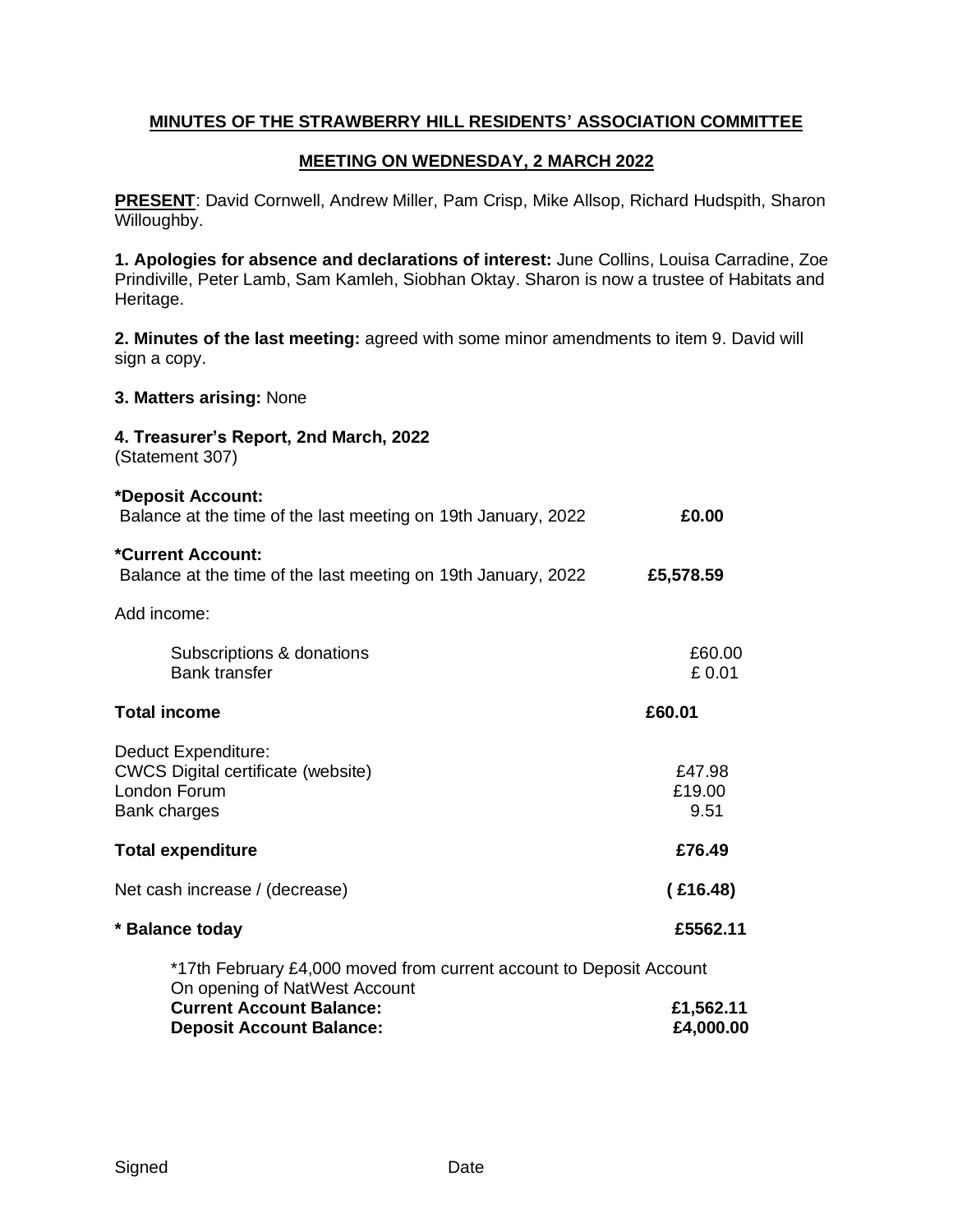## **Subscriptions/Donations Breakdown**

(Received since Statement number 305 upon which last report based.)

14th January - £20.00

17th January - £5.00

27th January - £5.00 £10.00 £20.00

\*Monies moved from Deposit account in readiness for opening of new bank account

Report from June via email:

Monies have been successfully switched to our NatWest account and it is now up and running. I have cheque book/paying in book and access to their communities online banking facility which seems very efficient. Any payment needs to be authorised online by myself and Pam similar to in the past where any payment has to be authorised by two signatories. We have successfully authorised our first payment and transferred £4,000 from the current account into the NatWest Deposit Account. Am quite impressed so far with NatWest – everything happened when they said it would and very efficiently. There has been a lot of coverage in the press about HSBC and community organisations, specifically, about the fact that they are now charging and it is quite difficult to move to an account which doesn't charge fees. I think we got in just in time.

I am notifying all people paying by standing order of the change of bank and sending them <sup>a</sup> new STO form.

June also circulated copies of the annual accounts in preparation for the AGM. These were agreed by the committee

David thanked June for her persistence in pursuing a new banking provider and acknowledged that this was quite an onerous task.

**5. SMU update:** Peter and David have met with the vice-chancellor and the person in charge of the estate. Peter will circulate his notes from the meeting.

**6. Planning:** Mike said there was still nothing on the council website regarding the appeal against the refusal of the Waldegrave Gardens retrospective application. A retrospective application has been posted for a Field End property that fronts onto Waldegrave Park. It concerns variations from the approved plan which the Field End Residents Association object to.

**7. Environmental Policy update:** Sharon proposed Saturday 23 April from 11 – 1pm at Wellesley Parade for the SHRA plant swap. She will prepare information for the website etc. The planter still needs repainting. All the existing plants will then be removed and new plants put in. She has replanted the baskets outside the chemist but they need to be watered regularly.